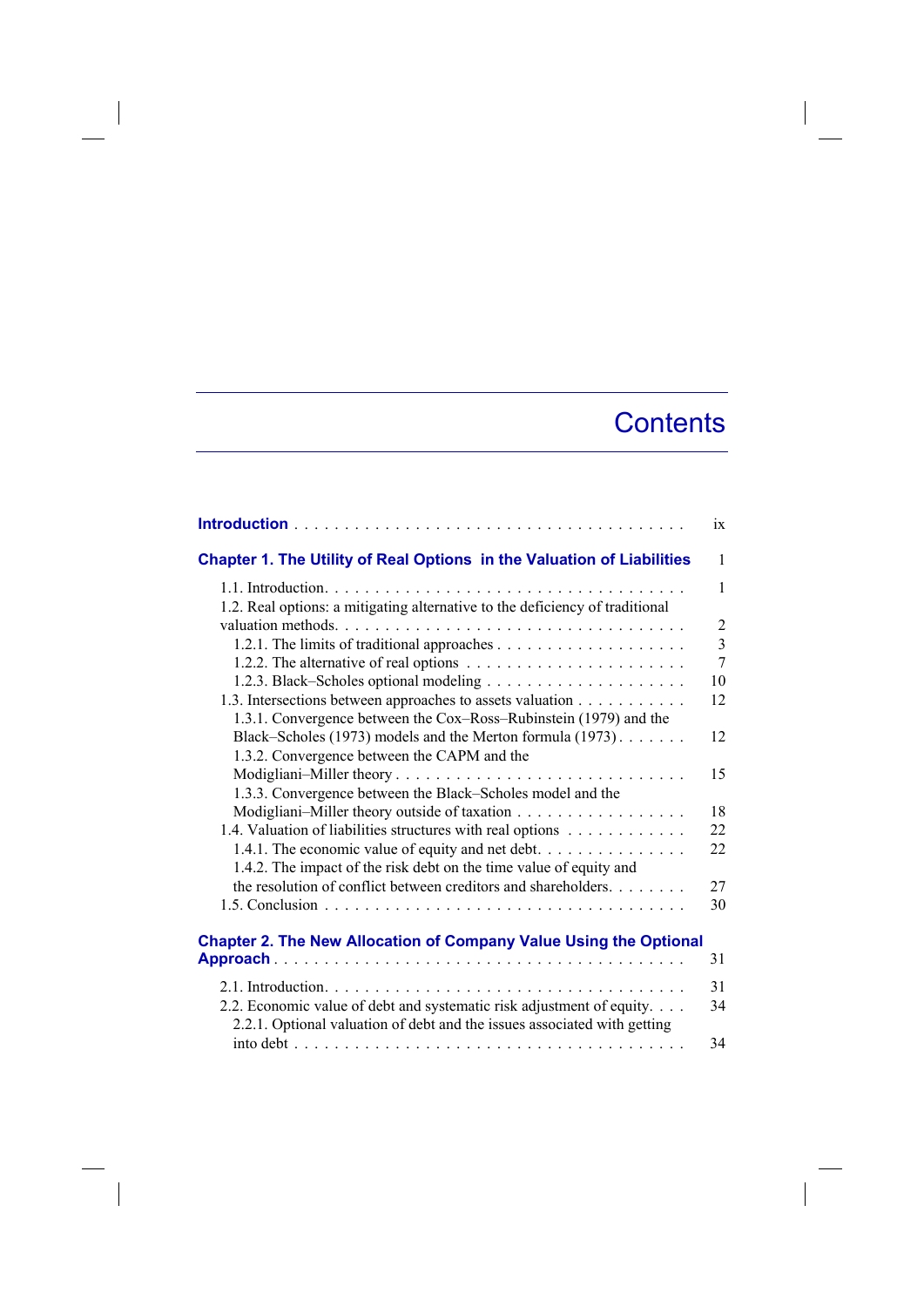$\overline{\phantom{a}}$ 

 $\overline{\phantom{a}}$ 

| 2.2.2. Combination of CAPM and the options model: the systematic risk                            |     |
|--------------------------------------------------------------------------------------------------|-----|
| of equity and the rate of return required by shareholders                                        | 36  |
| 2.2.3. Situations that impact financial structure                                                | 42  |
| 2.3. Integration of organizational problems between shareholders                                 |     |
|                                                                                                  | 45  |
| 2.3.1. The interaction of financing decisions.                                                   | 47  |
| 2.3.2. Accounting for information costs and protection clauses                                   | 53  |
| 2.3.3. Bankruptcy costs, getting into permanent debt and optimizing                              |     |
| 2.4. Mechanisms of refinancing debt and the impact on                                            | 61  |
|                                                                                                  | 70  |
|                                                                                                  | 71  |
| 2.4.2. Reimbursing loans at intermediate intervals and the impact                                |     |
| on the value of equity $\dots \dots \dots \dots \dots \dots \dots \dots \dots \dots \dots \dots$ | 76  |
|                                                                                                  | 82  |
| <b>Chapter 3. Applications of Real Options on Financial</b>                                      |     |
|                                                                                                  | 85  |
|                                                                                                  | 85  |
| 3.2. Application to the stock market index of a country: the CAC 40                              | 86  |
|                                                                                                  | 87  |
| 3.2.2. Equality test for asset and equity volatility and the interpretation                      |     |
| .                                                                                                | 94  |
| 3.2.3. Equality test for growth potential of stock prices based                                  |     |
| on the approach of brokers and Black-Scholes-Merton and the                                      |     |
|                                                                                                  | 94  |
| 3.2.4. Equality test for debt ratios based on net debt from the                                  |     |
| financial states of companies and the recalculation of net debt using                            |     |
| the Black-Scholes-Merton approach, and the interpretation of results                             | 95  |
| 3.2.5. Regression coefficient to explain growth potential of stock prices.                       | 96  |
| 3.3. Application to a business sector: the cinema industry                                       | 97  |
|                                                                                                  | 97  |
| 3.3.2. Equality test for volatility of assets and equity and interpretation                      |     |
|                                                                                                  | 100 |
| 3.3.3. Equality test for the growth potential of stock prices based on                           |     |
| the approach of brokers and Black–Scholes–Merton                                                 | 100 |
| 3.3.4. Test for equal debt ratios based on net debt from the                                     |     |
| financial reports of companies and the recalculation of net debts using                          |     |
|                                                                                                  | 101 |

 $\overline{\phantom{a}}$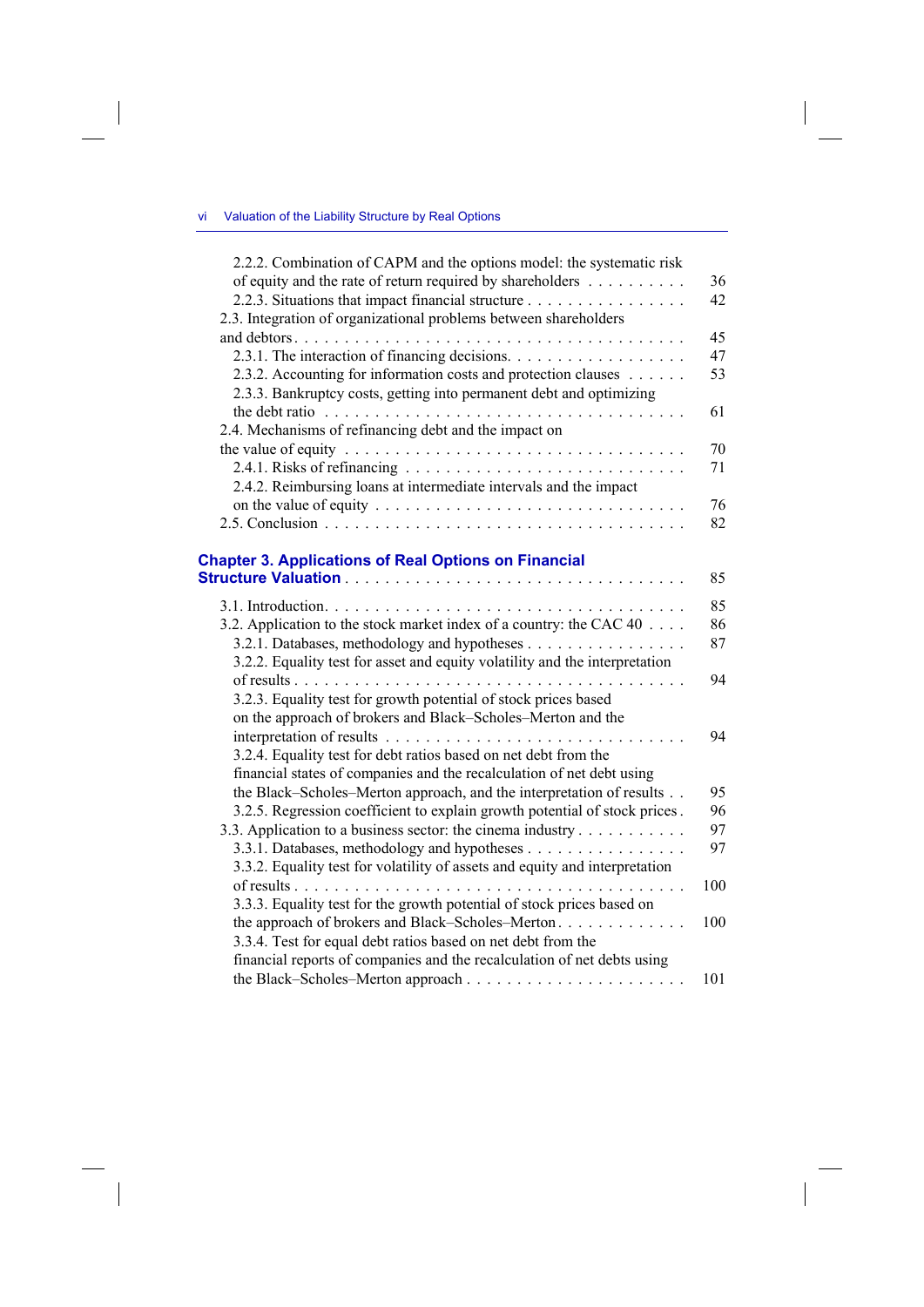$\overline{\phantom{a}}$ 

| 103 |
|-----|
| 105 |
| 107 |
| 109 |
| 111 |
| 113 |
| 115 |
| 117 |
| 119 |
| 123 |
| 125 |
| 127 |
| 129 |
| 131 |
| 133 |
| 135 |
| 137 |
| 139 |
| 141 |
| 143 |
| 145 |
| 147 |

 $\overline{\phantom{a}}$ 

 $\begin{array}{c} \hline \end{array}$